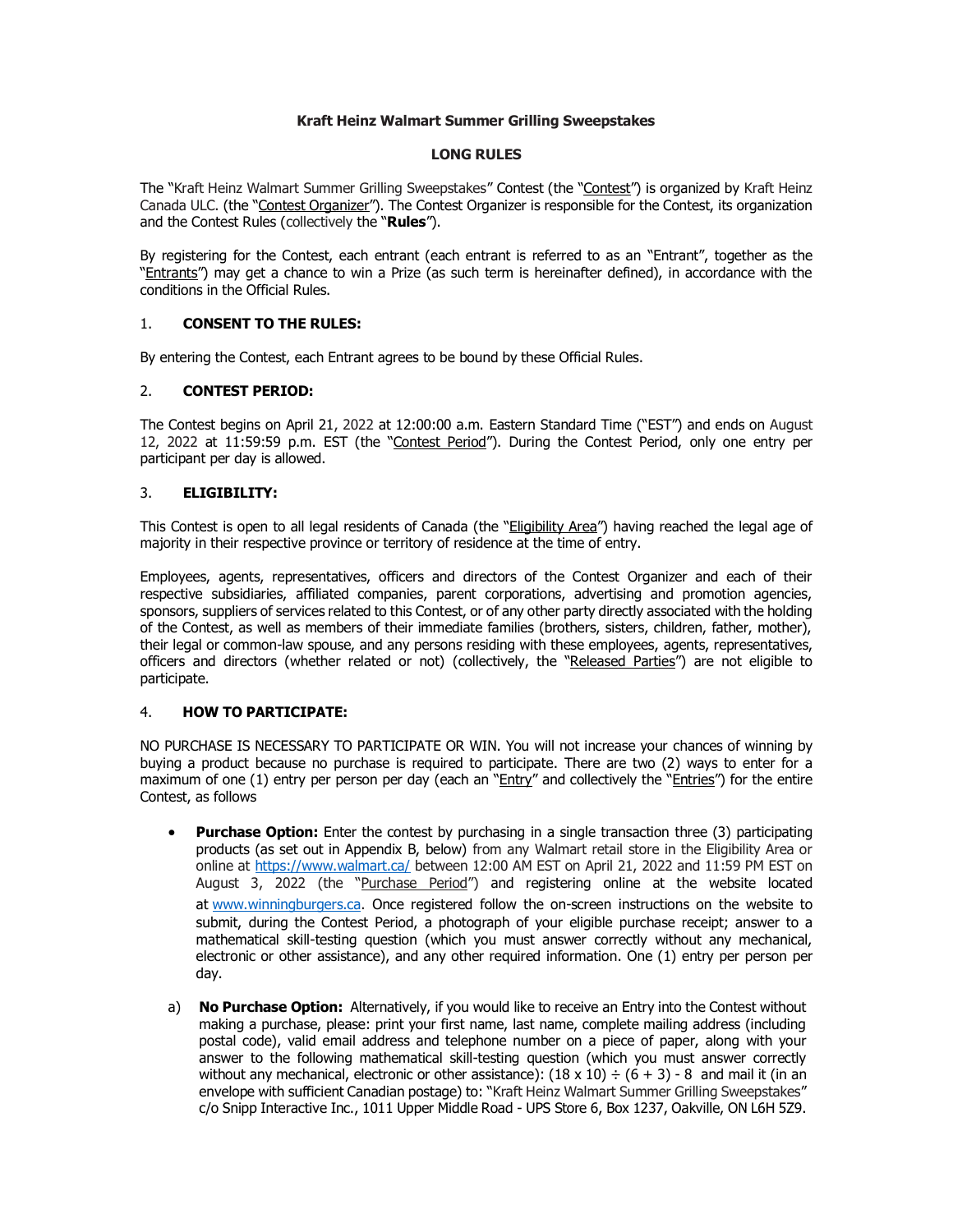Once your valid eligible no purchase submission has been received in accordance with these Rules, you will automatically receive one (1) Entry for each such valid Eligible Non-Purchase Submission. In order to be valid and eligible, the Eligible Non-Purchase Submission must: (i) be received individually in an envelope with sufficient Canadian postage; (ii) be postmarked and received during the Contest Period; and (iii) contain all of the information listed above. The Contest Organizer take no responsibility for any lost, stolen, delayed, illegible, damaged, misdirected, late or destroyed no purchase submissions.

Standard data charges may apply to Participants who choose to enter the Contest via a mobile device. Please contact your service provider for rates and service plan information prior to participating with your mobile device.

Released Parties shall not be responsible for lost, late, stolen, damaged, garbled, inaccurate, incomplete, misaddressed, mutilated, undelivered, delayed, or misdirected emails, Instagram, comments, requests and/or Prize claims, or for errors, omissions, interruptions, deletions, defects, or delay in cable, satellite, internet service provider, telephone lines, or in operations or transmission of information, in each case whether arising by the way of technical or other failures or malfunctions of computer hardware, software, communication devices, or transmissions lines, or data corruptions, theft, tampering, destruction, unauthorized access to or alteration of any participation materials, loss, human error, or otherwise.

## **5. LIMIT ON THE NUMBER OF PARTICIPANTS:**

**LIMIT OF ONE (1) ENTRY PER PERSON PER DAY REGARDLESS OF THE METHOD OF ENTRY PER CONTEST PERIOD.** The number of Entries is limited to one (1) Entry per person per day (regardless of method of entry) during the Contest Period. For greater certainty and for the avoidance of doubt, you may only use one (1) email address to enter the Contest. If the Contest Organizer discovers (based on any evidence or information made available to or otherwise discovered by the Contest Organizer) that an individual: (i) has attempted to obtain more than one (1) Entry per day (regardless of method of entry); and/or (ii) has attempted to use multiple names, identities, email addresses, or any automated, macro, script, robotic, or other system or program and/or any other means that is not in accordance with Contest Organizer's interpretation of the letter and spirit of these Rules to enter or otherwise participate in this Contest, or to disrupt the conduct of the Contest; such person may be disqualified from the Contest at the sole and absolute discretion of the Contest Organizer.

## **6. VERIFICATION:**

All Entries, Requests and Participants may be subject to verification at any time and for any reason. The Contest Organizer reserves the right, in its sole and absolute discretion, to require proof of identification and/or eligibility (in a form acceptable to the Contest Organizer, including, but not limited to, governmentissued photo identification): (i) to verify an individual's eligibility to participate in this Contest; (ii) to verify the eligibility and/or legitimacy of any Entry, submission and/or information submitted (or purportedly submitted) for the purposes of this Contest; and/or (iii) for any other purpose that Contest Organizer deems necessary, in its sole and absolute discretion, for the administration of this Contest in accordance with Contest Organizer's interpretation of the letter and spirit of these Rules. Any person who fails to provide such proof to the complete satisfaction of the Contest Organizer, within the time period specified by the Contest Organizer, may be disqualified in the sole and absolute discretion of the Contest Organizer. Only the official timekeeping device(s) of the Contest Organizer will determine the time for the purposes of this Contest.

Disqualification. Participants must comply with the following conditions or they may be disqualified and their Entry may be cancelled:

- Participants must use a valid email address.
- Only one (1) Entry or submission per person per day will be permitted.
- Participants must use the same email address at all times during the Contest Period.
- Use of more than one (1) email address will result in automatic disqualification. Accounts created by the same Participant will be disqualified.
- **7. PRIZES:**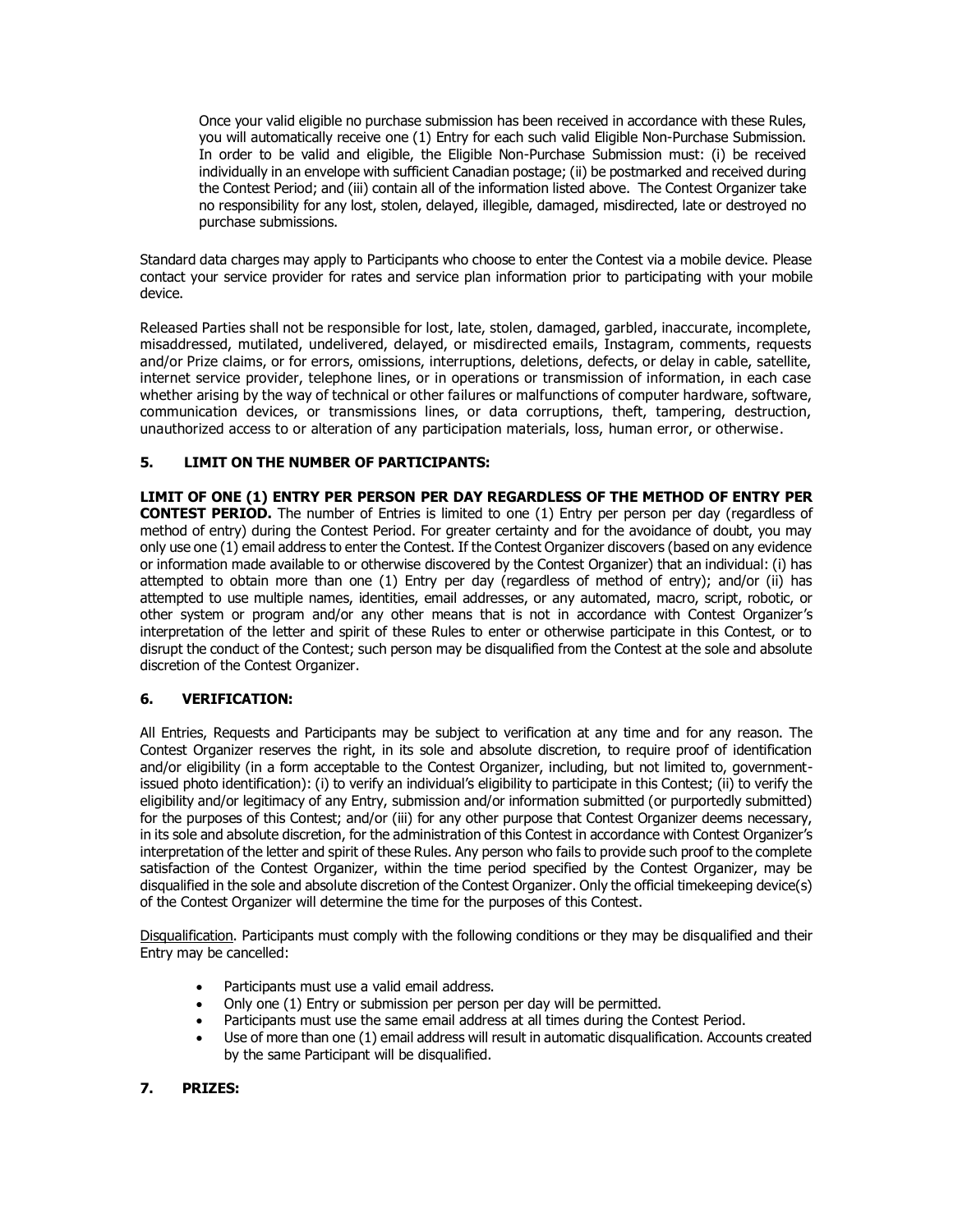There are a total of one hundred and fifty (150) prizes to be won (individually a "Prize", collectively, the "Prizes") that can be won as described below:

Grand Prize(s) (25): There are a total of twenty-five (25) "Grand Prizes" to be won, each Grand Prize comprising of one (1) Weber Smokefire EX 4 Pellet Grill, or similar model with an approximate retail value (ARV) CAD\$1,500 each. The total ARV of all Grand Prizes is CAD\$37,500.

Secondary Prizes (125): There are a total of one-hundred and twenty-five (125) "Secondary Prizes" to be won, each Secondary Prize comprising of one (1) CAD\$100 Walmart eGift Card (ARV: CAD\$100 each). The total ARV of all Secondary Prizes is CAD\$12,500.

## **The total ARV of all Prizes is CAD\$50,000.**

Each prize must be accepted as is and is not transferable, assignable or redeemable for cash (except as expressly permitted by the Contest Organizer in its sole and absolute discretion). No substitutions are permitted, except at the discretion of the Contest Organizer. The Contest Organizer reserves the right, in its sole and absolute discretion, to substitute a Prize or Prizes with a prize of equal or greater value, including, but not limited to, in the sole and absolute discretion of the Contest Organizer, a cash prize.

In no event will the Contest Organizer be responsible for more than twenty-five (25) Grand Prizes and one hundred and twenty-five (125) Secondary Prizes. If computer, printing, production, mechanical, seeding, typographical or other errors result in more valid Prize claims than the number of available Prizes stated herein, the Contest Organizer reserves the right to award the number of Prizes stated herein by random drawing from among all eligible, non-suspect, valid Prize claims received for the Prize in question.

Limit of one (1) Prize per person.

None of the Released Parties makes any representations or warranties, express or implied, as to the quality or suitability of any prize awarded in connection with the Contest. To the fullest extent permitted by law, each selected entrant understands and agrees that he/she will not seek reimbursement or any legal or equitable remedy against the Contest Organizer and the Released Parties, whoever they may be, in the event that the prize awarded to him/her is unsatisfactory for any reason or is unsuitable for his/her particular purpose.

#### **General Conditions:**

In addition to the other conditions set out in these Rules, the following conditions apply to the Prizes offered:

- To be eligible to win the Prizes, the Participant must be validly registered in the Contest.
- If any portion of the Prize is not used, no compensation will be provided to the winner.
- All costs, expenses, charges, fees and taxes (federal, provincial, local or otherwise) and all fees not expressly described in these Rules as being included in a Prize are the sole responsibility of the winner.
- All Prizes must be accepted as awarded and may not be transferred, substituted, or redeemed for cash or any other Prize.
- No transfer, assignment or substitution is permitted, except by the Contest Organizer, who reserves the right, in its sole discretion, to substitute a Prize of equal or greater value, should the Prize become unavailable for any reason due to circumstances beyond its control.
- Any Prize depicted in promotional materials is for illustration purposes only and may not be the exact item(s) offered as a Prize.
- Trademarks, logos and all service marks (including individual product and retailer names) are the property of their respective owners.

## **8. SELECTION, NOTIFICATION AND CONFIRMATION OF WINNERS:**

On or about August 17, 2022 at approximately 10:00:00 a.m. EST, the one hundred and fifty (150) eligible Participants will be selected by random draw from all valid Entries received by that date to receive a Prize. The Prize draw will be conducted by the Contest Organizer in Toronto, Ontario.

Odds of winning a Prize depend on the number of eligible Entries received in accordance with these Rules during the Contest Period.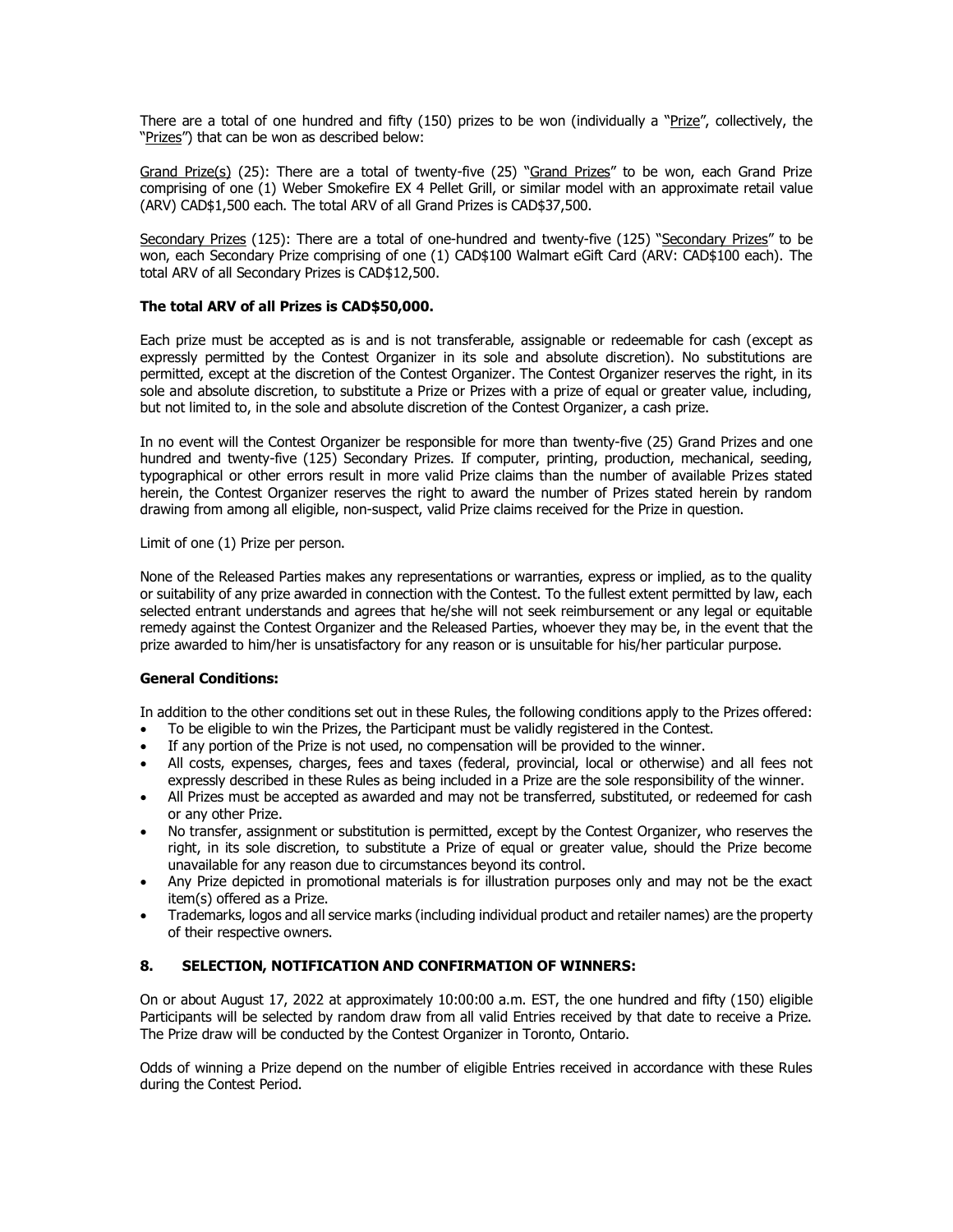Official Time. The Contest Organizer's servers are the official tool for determining the time for this Contest. The time an Entry is received by the Contest Organizer will be deemed to be the time it is received by the Contest Organizer's mail or web server (whichever is applicable) as determined by the clock on that server.

The Contest Organizer or its designated representative will make at least three (3) attempts to contact each selected Participant who is eligible to win a Grand Prize within five (5) business days of the applicable draw date. The Participant will be contacted by telephone or email, at the sole discretion of the Contest Organizer. If a selected Participant does not respond adequately within the time period specified above or if a notification is returned as undeliverable, that selected Participant may, in the sole and absolute discretion of the Contest Organizer, be disqualified (and, if disqualified, will forfeit all rights to the applicable prize) and the Contest Organizer reserves the right, in its sole and absolute discretion and time permitting, to randomly select another Eligible Entrant from among all remaining Eligible Entries received at the time of the initial draw (in which case the foregoing provisions shall apply to such newly selected Entrant).

NO ENTRANT IS A WINNER UNTIL THE CONTEST ORGANIZER HAS OFFICIALLY DECLARED THAT ENTRANT A WINNER IN ACCORDANCE WITH THESE RULES. BEFORE BEING DECLARED A SELECTED PRIZE ENTRANT must: (a) correctly answer, without mechanical or other assistance, a mathematical skill-testing question (which may, in the sole and absolute discretion of the Organizer, be administered online, by email or other electronic means, by telephone, or on the Organizer's Declaration and Release Form); and (b) for any Grand Prize, sign and return the original signed copy of the Declaration and Release Form (hereinafter the "Declaration Form") provided by the Contest Organizer, which (among other things): (i) confirms compliance with these Rules; (ii) acknowledges acceptance of the Prize (as awarded); (iii) releases the Released Parties from any and all liability in connection with this Contest, participation and/or awarding and use/misuse of the Prize or any portion thereof; (iv) agrees to indemnify the Released Parties from and against any and all claims, damages, liabilities, costs and expenses arising out of or in connection with the use of his or her Prize; and v) confirms consent to any publication, reproduction and/or other use of his/her name, city/province/territory of residence, voice, statements about the Contest and/or photograph or other likeness, without further notice or compensation, in any publicity or advertisement carried out by or on behalf of the Contest Organizer, by any means and in any media, including print, broadcast or the Internet. If a selected Participant: (a) fails to correctly answer the skill-testing question; (b) fails to return the properly executed Contest documents within the specified time period (for any Grand Prize); (c) cannot accept (or refuses to accept) the Prize (as awarded) for any reason; and/or (d) is in violation of these Rules (as determined by Contest Organizer in its sole and absolute discretion); then such Participant will be disqualified (and forfeit all rights to the Prize) and the Contest Organizer reserves the right, in its sole and absolute discretion and time permitting, to randomly select another eligible Participant from among all remaining eligible entries received at the time of the initial draw (in which case the foregoing provisions will apply to such newly selected Participant).

The Grand Prize(s) will be delivered to the physical mailing address of the confirmed winner(s) 4-6 weeks after being confirmed as an eligible winner, and the Secondary Prize(s) will be delivered to the email address of the confirmed winner(s) 48-72 hours after being confirmed as an eligible winner, both addresses as provided by the applicable Participant during registration.

In addition, the following terms and conditions apply to the Secondary Prizes:

Issued by Wal-Mart Canada Corp. Balance Inquiries: 1-888-537-5503. Card only valid for purchases at Walmart Canada (excludes licensees), walmart.ca and Marketplace. Cannot be returned or redeemed for cash, unless required by law. With receipt, Walmart will issue a replacement card with any balance remaining on the lost or stolen card at the time of replacement. Card balance cannot be applied towards credit card balances. Returns of merchandise purchased with a with a card will be credited to a card only. Walmart reserves the right to cancel card if obtained illegally (including through fraud).

## **9. GENERAL CONDITIONS:**

The Contest is subject to all applicable federal, provincial and municipal laws. The decisions of the Contest Organizer with respect to all aspects of this Contest are final and binding on all entrants without right of appeal. ANY PERSON FOUND TO BE IN VIOLATION OF THE LETTER AND SPIRIT OF THESE RULES BY THE CONTEST ORGANIZER, FOR ANY REASON WHATSOEVER, MAY BE DISQUALIFIED AT ANY TIME, AT THE SOLE AND ABSOLUTE DISCRETION OF THE CONTEST ORGANIZER.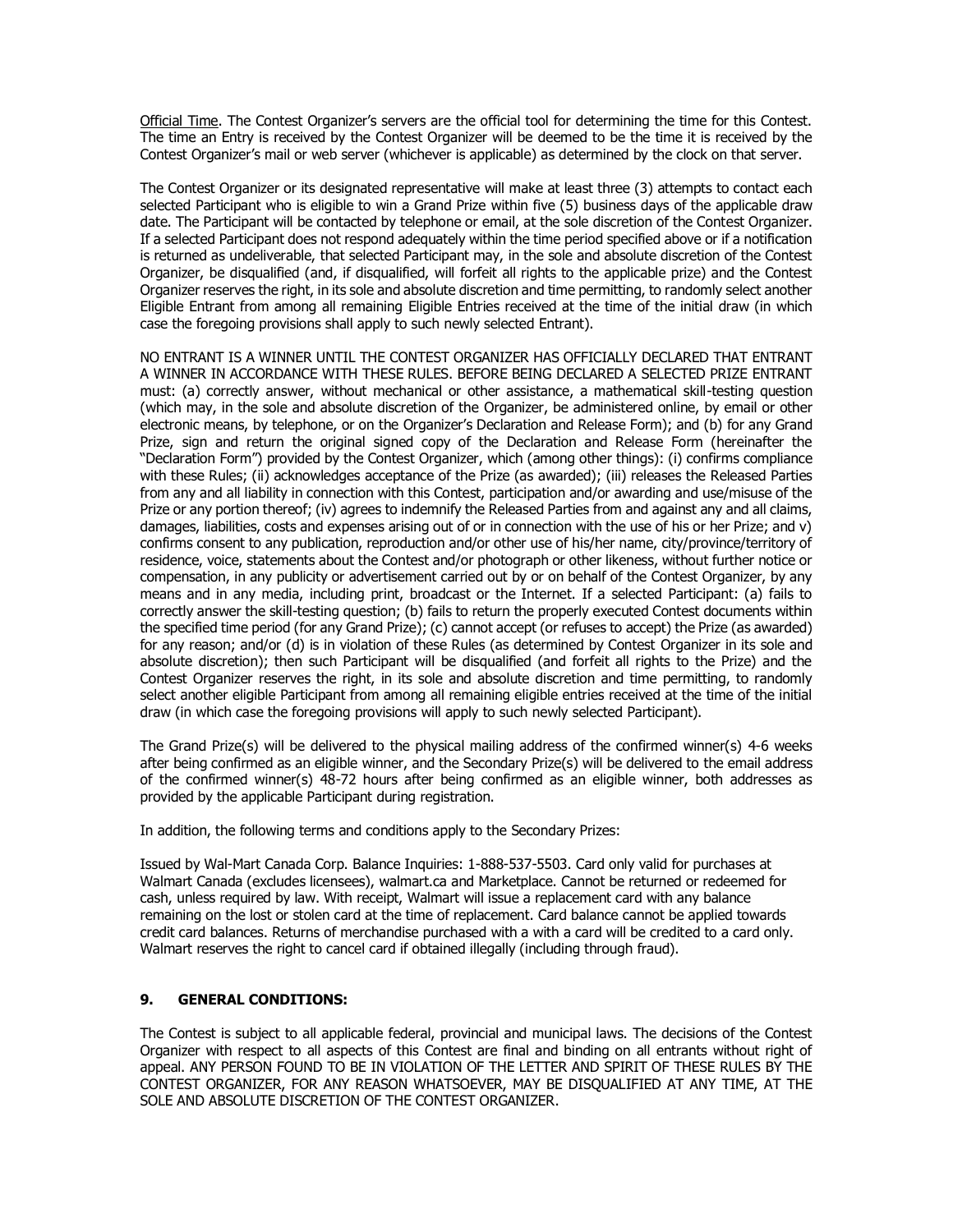The Released Parties disclaim all liability for: (i) any failure of any website and/or platform during the Contest; (ii) any technical malfunctions or other problems of any kind, including, but not limited to, those affecting telephone network or lines, computer online systems, servers, access providers, computer hardware or software (iii) any Entry, Request or other information which is not received, captured or stored, for any reason, including but not limited to technical problems or traffic congestion on the Internet or at any website; (iv) any injury or damage to an Entrant's or any other person's computer or other property related to or resulting from participation in this Contest; (v) incorrect and/or erroneous designation of a selected winner or Entrant; and/or (vi) any combination of the foregoing

Further, Released Parties are not responsible for electronic communications that are undeliverable due to any form of active or passive filtering of any kind, or due to insufficient space in Participant's email account preventing Participant from receiving emails.

The Released Parties are not responsible for incorrect or inaccurate information, whether caused by an Entrant or by any of the equipment or programming associated with or utilized in the Contest or by any technical or human error which may occur in the transmission, receipt or processing of codes.

Winners acknowledge that upon acceptance of a Prize, performance of Prize obligations becomes the sole and exclusive responsibility of the designated service provider(s) for those portions not originating with Contest Organizer, if any.

The Contest is in no way sponsored, endorsed, administered or associated with Walmart or Broil King / Onward Manufacturing Company Limited. Information is provided to the Contest Organizer and not to Walmart or Broil King. Questions, comments or complaints regarding the Contest should therefore be directed to the Contest Organizer and not to Walmart or Broil King / Onward Manufacturing Company Limited.

The Contest Organizer reserves the right, subject only to the approval of the Régie des alcools, des courses et des jeux (the "Régie") in Quebec, to withdraw, modify or suspend this Contest (or to amend these Contest Rules) in any way if any cause beyond the control of the Contest Organizer, including without limitation, pandemic, acts of God, public enemies, wars, civil strife, fire, flood, explosion, labour dispute or strike, or any other act or order of any governmental authority, should corrupt or interfere with the proper conduct of this Contest as contemplated by these Rules, including, but not limited to, any error, computer virus or bug, tampering, unauthorized intervention, fraud or malfunction of any kind. Any attempt to undermine the legitimate operation of this Contest in any way (in the sole and absolute discretion of the Contest Organizer) may be a violation of criminal and civil laws. Should such an attempt be made, the Contest Organizer reserves the right to seek damages to the fullest extent permitted by law. The Contest Organizer reserves the right, subject only to the approval of the Régie in Quebec, to cancel, modify or suspend this Contest, or to amend these Rules in any way, without notice or obligation, in the event of an accident, printing error, clerical error or any other error whatsoever, or for any other reason.

The Contest Organizer reserves the right, in its sole and absolute discretion, to administer an alternate skilltesting procedure, as it deems appropriate in the circumstances, or in order to comply with applicable law.

The Contest Organizer reserves the right, subject only to the approval of the Régie in Quebec, to change the dates, deadlines and/or other mechanics of the Contest as set out in these Contest Rules, to the extent deemed necessary by the Contest Organizer, in order to verify that an Entrant, an Entry Application and/or other information comply with these Rules, or due to technical or other problems or circumstances which, in the opinion of the Contest Organizer, in its sole and absolute discretion, affect the proper administration of the Contest as contemplated in these Rules, or for any other reason.

Any decision by the Contest Organizer with respect to any aspect of this Contest, including but not limited to the eligibility and disqualification of Forms, will be final and binding, subject to any decision of the Régie.

By entering this Contest, all Participants explicitly consent to the Contest Organizer, its agents and/or representatives, recording, sharing and using the personal information provided solely for the purpose of administering the Contest and in accordance with the Contest Organizer's privacy policy (available at: [https://kraftheinzbrands.ca/policies/privacy-policy\)](https://kraftheinzbrands.ca/policies/privacy-policy).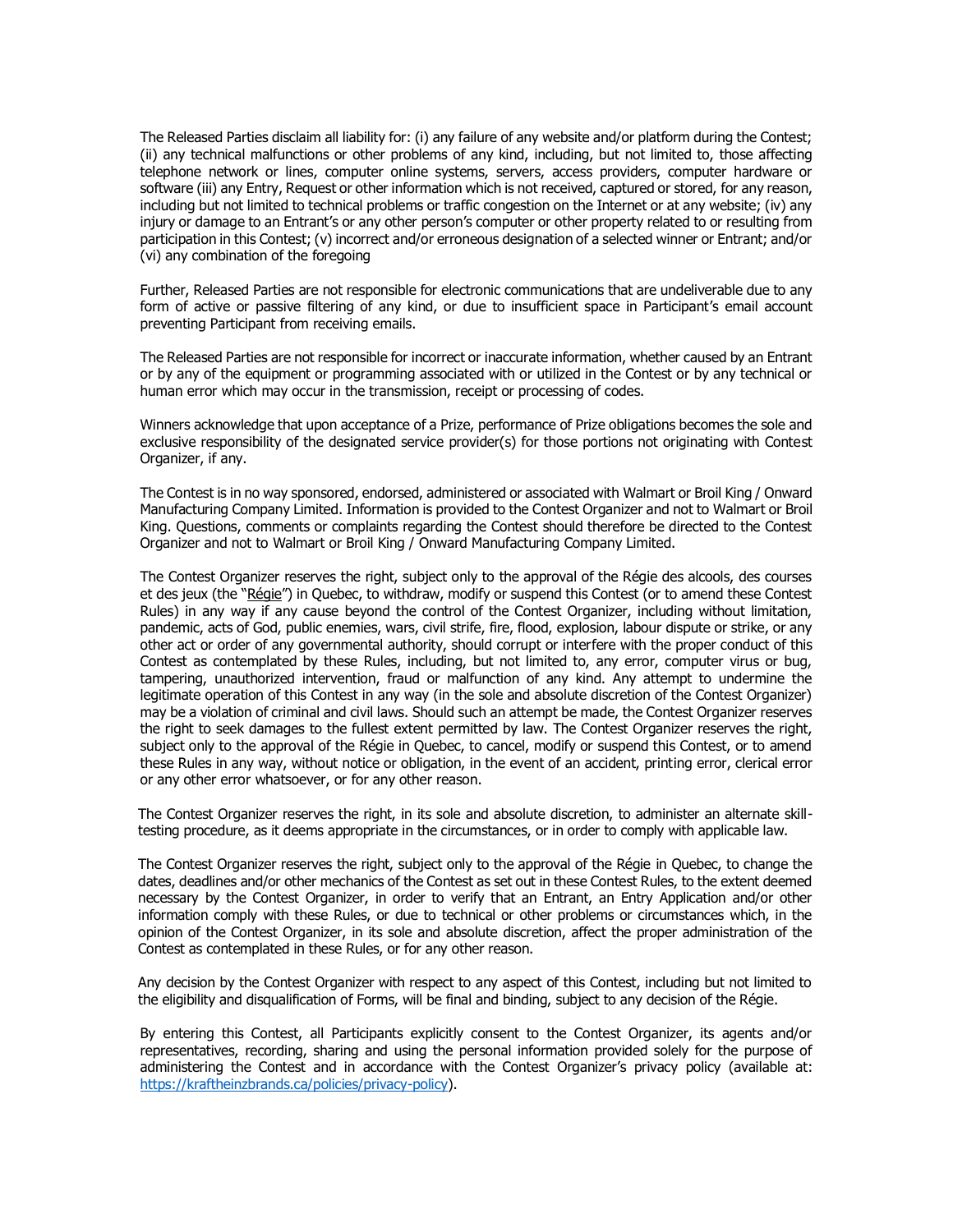This section does not limit any other consent an individual may give to the Contest Organizer or others with respect to the collection, use and/or disclosure of his/her personal information.

The Forms are the sole property of the Contest Organizer and will not be returned to Entrants at any time.

The Contest Organizer is the sole owner of the promotional materials and products of the Contest and of the intellectual property rights related thereto, and nothing in these Rules shall be construed as conferring any rights whatsoever on the Entrants in this regard.

Except as provided in these Rules, no communications or correspondence will be entered into with Participants, except with Prize winners.

For the purposes of these Rules, the Participant is the person whose name appears on the Entry Form and, subject to the terms hereof, it is to this person that the Prize will be awarded if declared a winner.

In the event of any inconsistency or discrepancy between the terms and conditions of the English version of these Rules and the statements or other representations contained in any material relating to the Contest, including but not limited to the French version of these Rules, point-of-sale, television, print or online advertising and/or any instructions or interpretations of these Rules given by a representative of the Contest Organizer, the terms and conditions of the French version of these Rules will prevail, govern and control to the fullest extent permitted by law.

The use of the masculine gender in these Rules is for convenience only and applies to all genders.

The invalidity or unenforceability of any provision of this by-law shall not affect the validity or enforceability of any remaining provisions. If any provision is held to be invalid or otherwise unenforceable or illegal, this by-law shall remain in full force and effect and shall be construed in accordance with its remaining provisions as if the invalid or illegal provision were not included.

**QUEBEC RESIDENTS ONLY:** Any litigation respecting the conduct or organization of a publicity contest may be submitted to the Régie des alcools, des courses et des jeux for a ruling. Any litigation respecting the awarding of a Prize may be submitted to the Régie only for the purpose of helping the parties reach a settlement.

Subject to the provisions of the preceding paragraph regarding any matter within the jurisdiction of the Régie des alcools, des courses et des jeux, du Québec as a condition of entry in this Contest, each Participant agrees that any and all disputes which cannot be resolved between the parties, and any and all causes of action arising out of or related to this Contest, shall be resolved on a case-by-case basis, without resort to any form of class action, and exclusively before a court of competent jurisdiction in Montreal, Quebec, which court shall apply the laws in force in the province of Quebec.

Subject to the provisions of the preceding paragraph regarding matters that fall under the jurisdiction of the Régie, to the fullest extent permitted by applicable law, all issues and questions concerning the construction, validity, interpretation and enforceability of these Rules or the rights and obligations of Participants, the Contest Organizer or the other Released Parties in connection with this Contest shall be governed by and construed before a competent court in Montreal, Quebec which court must apply the laws in force in the province of Quebec, without giving effect to any choice of law or conflict of law rules or provisions that might require the application of any other jurisdiction's laws.

A copy of the Rules and the names of the winners will be available upon written request to:

"Kraft Heinz Walmart Summer Grilling Sweepstakes: Rules/Winner Request" c/o Snipp Interactive Inc., 1011 Upper Middle Road - UPS Store 6, Box 1237, Oakville, ON L6H 5Z9.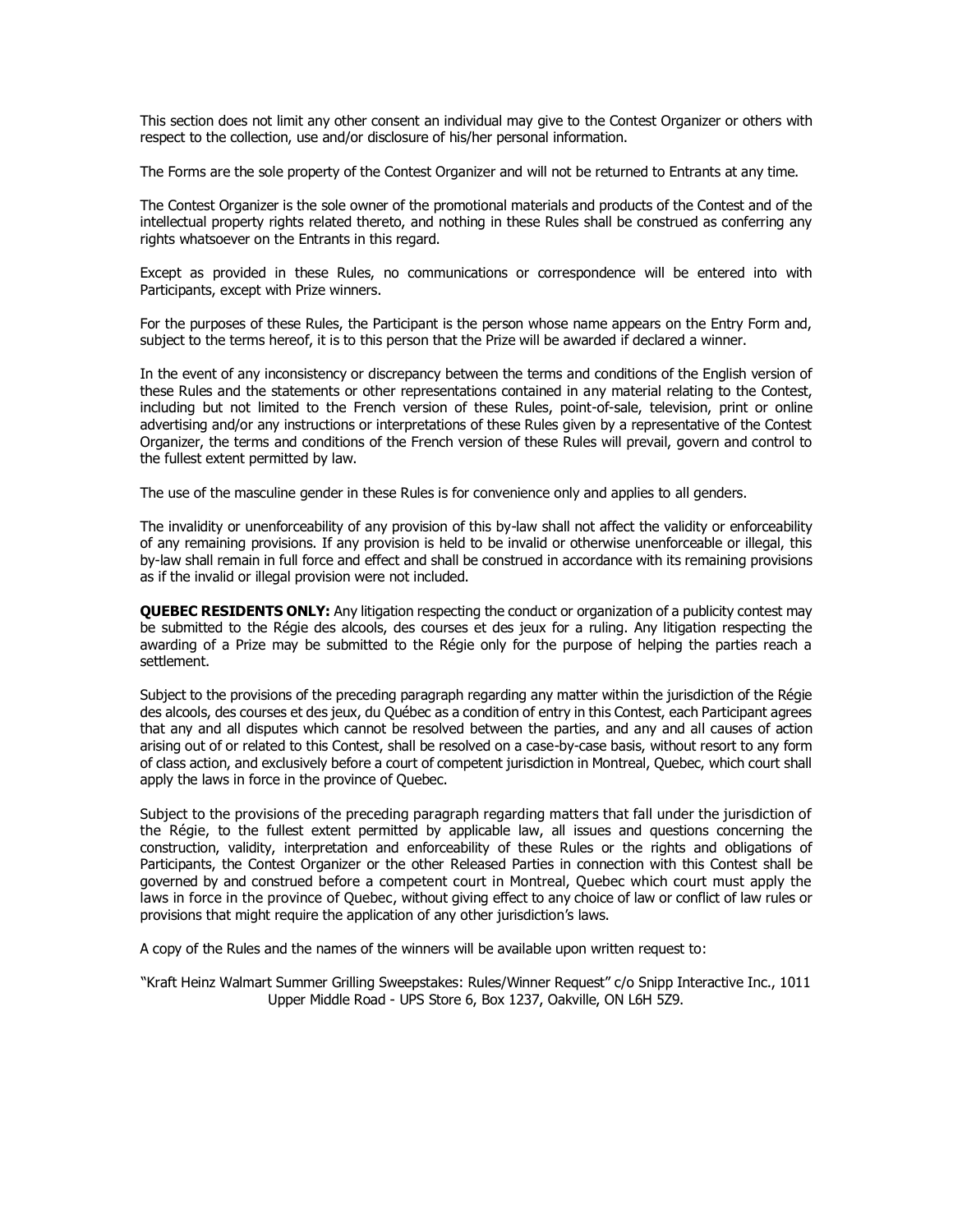# **Appendix B – Participating Products**

| <b>UPC</b>    | <b>DESCRIPTION</b>             | <b>Size</b> |
|---------------|--------------------------------|-------------|
| 0005700071253 | ORGANIC KETCHUP 750M           | 12/750ML    |
| 0005700003855 | KETCHUP LOW SODIUM             | 12/750ML    |
| 0005700006308 | <b>KETCHUP 1.5LT</b>           | 12/1.5L     |
| 0005700001815 | HOT & SPICY KETCHUP            | 12/750ML    |
| 0005700001316 | <b>EASY SQUEEZE KETCHUP</b>    | 12/750ML    |
| 0005700000299 | <b>HEINZ KETCHUP 1L</b>        | 12/1L       |
| 0005700000312 | <b>HEINZ KETCHUP 375ML</b>     | 24/375ML    |
| 0005700024376 | HZ EASY SQUEEZE 375            | 12/375ML    |
| 0005700003723 | HNZ KETCHUP SRIRACHA           | 12/375ML    |
| 0005700003857 | HNZ NO SGR ADDED KET           | 12/750ML    |
| 0005700000247 | HNZ MAYORACHA SAUCE            | 6/490ML     |
| 0005700001084 | HNZ MAYOCHUP 560ML             | 8/560ML     |
| 0005700000250 | <b>HEINZ HANCH SAUCE</b>       | 6/362ML     |
| 0005700000251 | HEINZ WASABIOLI SAUC           | 6/362ML     |
| 0006810000311 | <b>HEINZ HT&amp;SPCY AIO</b>   | 8/355ML     |
| 0006810000313 | HNZ BRGR SCE AIO               | 8/355ML     |
| 0006810000310 | HNZ GARLIC AIO                 | 8/355ML     |
| 0006810004863 | MIRACLE WHIP CALWISE           | 12/890ML    |
| 0006810004864 | MIRACLE WHIP FATFREE           | 12/890ML    |
| 0006810004862 | MIRACLE WHIP REGULAR           | 12/890ML    |
| 0006810004757 | MIRACLE WHIP REGULAR           | 12/475ML    |
| 0006810004974 | MW ORIG EZ SQUEEZE             | 12/650ML    |
| 0006810004975 | MW CAL WISE EZ SQZ             | 12/650ML    |
| 0006810004524 | MIRACLE WHIP 1.5               | 6/1.5L      |
| 0006810004540 | MW CALORIE WISE 1.5            | 6/1.5L      |
| 0006810089220 | MIRACLE WHIP OLV OIL           | 12/890ML    |
| 0005700000211 | HSG MAYO MINI SQZ              | 8/355ML     |
| 0005700000093 | <b>HNZ SG MAYO REG</b>         | 12/800ML    |
| 0005700000094 | HNZ SG MAYO LT                 | 12/800ML    |
| 0005700000095 | HNZ SG MAYO BTL                | 8/675ML     |
| 0006810089660 | RANCHRS CHOICE DR              | 8/710ML     |
| 0006810089640 | <b>ITALIAN ZESTY LIME</b>      | 10/475ML    |
| 0006810089669 | KFTBERRYBAL 475ML              | 10/475ML    |
| 0006810004615 | <b>KRAFT RANCHER CHOICE</b>    | 10/475ML    |
| 0006810004345 | <b>KRAFT BALSAMIC VINGR</b>    | 10/475ML    |
| 0006810004346 | <b>KRAFT GRK FETA&amp;OREG</b> | 10/475ML    |
| 0006810004413 | <b>KRAFT RASPBERRY VING</b>    | 10/475ML    |
| 0006810004457 | KRAFT CAL W SUNDRIED           | 10/475ML    |
| 0006810004606 | KRAFT 1000 ISLAND              | 10/475ML    |
| 0006810004503 | <b>KRAFT CLASSIC HERB</b>      | 10/475ML    |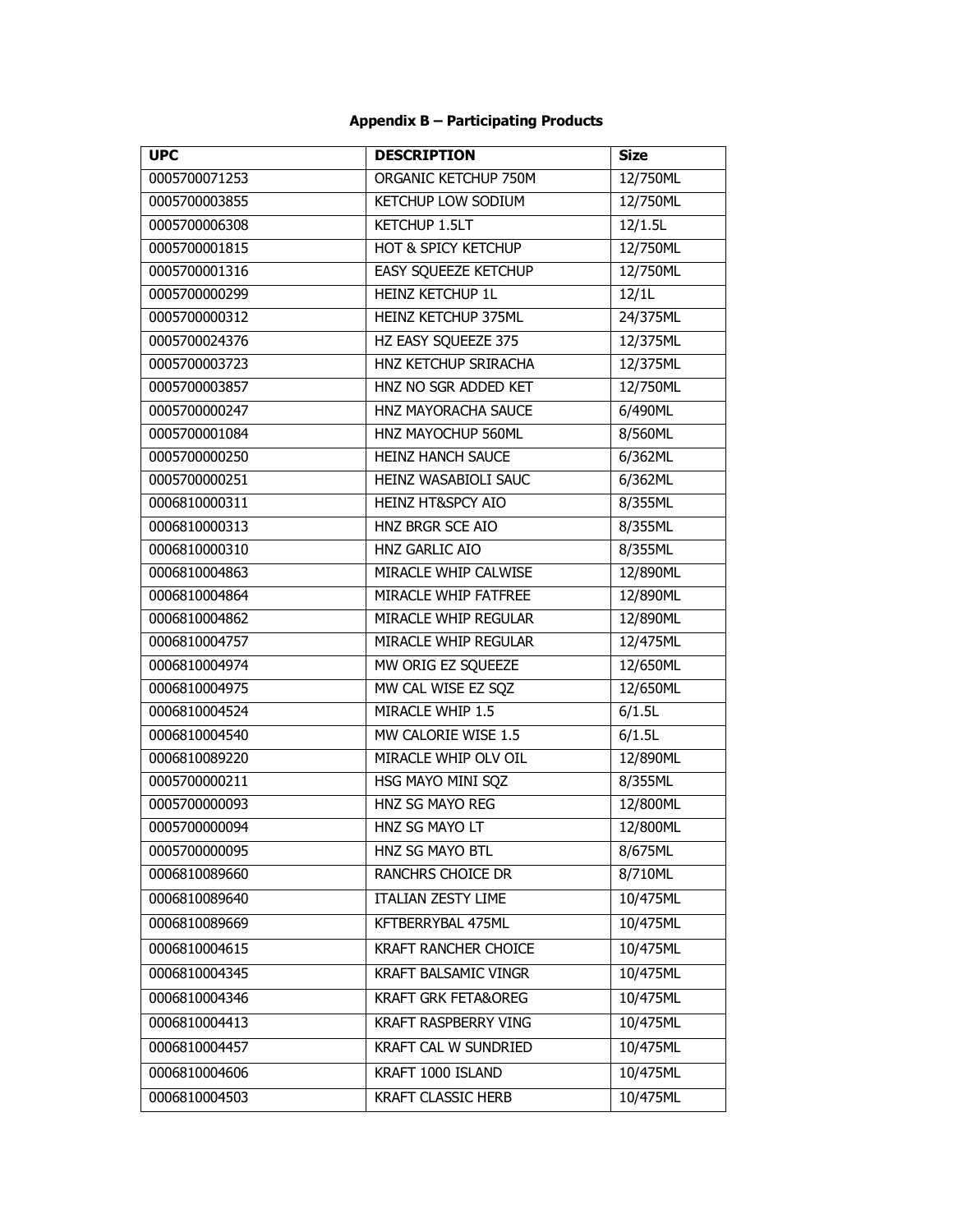| 0006810004607 | <b>KRAFT CATALINA</b>       | 10/475ML               |
|---------------|-----------------------------|------------------------|
| 0006810004608 | <b>KRAFT FRENCH</b>         | 10/475ML               |
| 0006810004612 | <b>KRAFT CREAM CUCUMBER</b> | 10/475ML               |
| 0006810004613 | <b>KRAFT GOLDEN ITALIAN</b> | 10/475ML               |
| 0006810004614 | <b>KRAFT CREAMY CAESAR</b>  | 10/475ML               |
| 0006810004632 | KRAFT CAL W RANCH           | 10/475ML               |
| 0006810004633 | <b>KRAFT CAL W CAESAR</b>   | 10/475ML               |
| 0006810004635 | <b>KRAFT CAL W ITALIAN</b>  | 10/475ML               |
| 0006810004609 | <b>KRAFT ZESTY ITALIAN</b>  | 10/475ML               |
| 0006810004610 | <b>KRAFT COLESLAW</b>       | 10/475ML               |
| 0006810004643 | <b>KRAFT 3 CHEESE RANCH</b> | 10/475ML               |
| 0006810004686 | <b>KRAFT SWEETONION VIN</b> | 10/475ML               |
| 0006810004719 | <b>KRAFT CAESAR W BACON</b> | 10/475ML               |
| 0006810004721 | KRAFT CAL W BALSAMIC        | 10/475ML               |
| 0006810004722 | <b>KRAFT CAL W GRK FETA</b> | 10/475ML               |
| 0006810004644 | KRAFT SNDRIED TOMATO        | 10/475ML               |
| 0006810004412 | <b>KRAFT CRMY POPPYSEED</b> | 10/475ML               |
| 0006810004513 | KRAFT RED PEP & PARM        | 10/475ML               |
| 0006810004634 | KRAFT CAL W 1000 ISL        | 10/475ML               |
| 0006810004636 | KRAFT CAL W FRENCH          | 10/475ML               |
| 0006810004638 | <b>KRAFT CAL W CATALINA</b> | 10/475ML               |
| 0006810004639 | KRAFT CAL W CRM CMBR        | 10/475ML               |
| 0006810004711 | <b>KRAFT FAT FREE ITALN</b> | 10/475ML               |
| 0006810004713 | KRAFT FAT FREE RANCH        | $\overline{10}/475$ ML |
| 0006810004714 | <b>KRAFT RANCH W BACON</b>  | 10/475ML               |
| 0006810004715 | <b>KRAFT RUSSIAN</b>        | 10/475ML               |
| 0006810004746 | KRAFT CAL W POPPYSED        | 10/475ML               |
| 0006810004747 | <b>KRAFT MANDARN SESAME</b> | 10/475ML               |
| 0006810004778 | <b>KRAFT ASIAN SESAME</b>   | 10/475ML               |
| 0006810090114 | <b>KRAFT RED WINE VINAI</b> | 10/475ML               |
| 0006810004616 | KRAFT-PEP-RANCH             | 10/475ML               |
| 0006810004752 | KRAFT CW 3 CHS              | 10/475ML               |
| 0006810004637 | <b>KRAFT CW COLESLAW</b>    | 10/475ML               |
| 0006810089661 | KR TUS ITL EVOO 475         | 10/475ML               |
| 0006810089668 | KR GR FETA EVOO 475         | 10/475ML               |
| 0006810089667 | KR FIG BALS EVOO 475        | 10/475ML               |
| 0006810089665 | KR AG BALS VIN EVOO         | 10/475ML               |
| 0006810089664 | KR PST PARM EVOO 475        | 10/475ML               |
| 0006810089637 | <b>KFT HONEY MUSTARD</b>    | 10/475ML               |
| 0006810004642 | KRAFT CAL W PCRN RCH        | 10/475ML               |
| 0006810004639 | KRAFT CAL W CRM CMBR        | 10/475ML               |
| 0006810004712 | <b>KRAFT FAT FREE CAESR</b> | 10/475ML               |
| 0006810004748 | <b>KRAFT BLUE CHEESE</b>    | 10/475ML               |